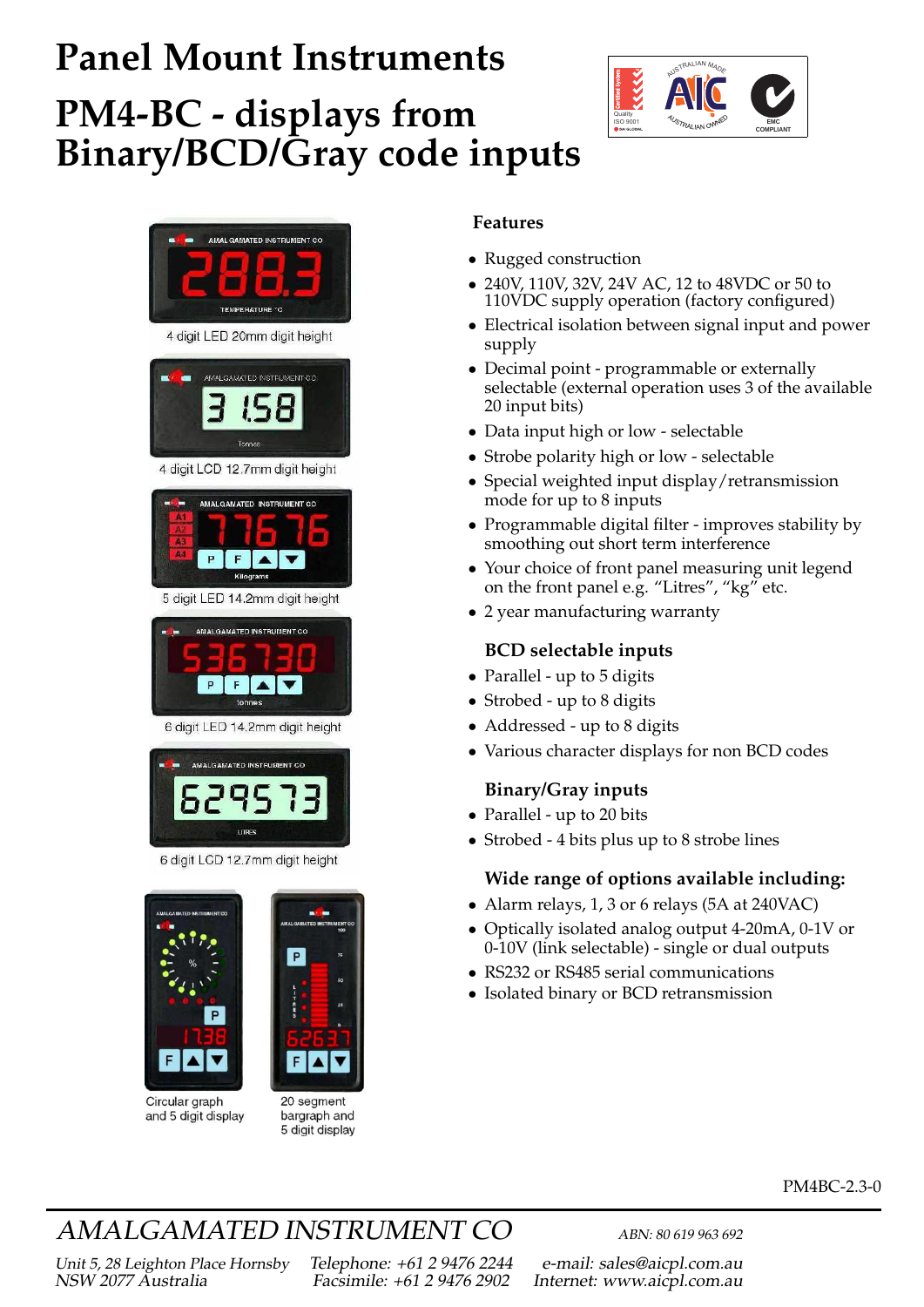#### **Specifications**

#### **Technical Specifications**

| Input types:    | BCD parallel, addressed or strobed or                               |
|-----------------|---------------------------------------------------------------------|
|                 | Binary or Gray code parallel or strobed                             |
| Signal voltage: | Factory configured. Voltage free contact, 5V,<br>12 to 24V or 48V   |
| Decimal point:  | User programmable placement or exter-<br>nally selectable           |
| Data level:     | Selectable high or low                                              |
| Wiring:         | Screw terminals for supply and options<br>(max 2.5mm <sup>2</sup> ) |
|                 | Push in terminals for signal wires (max<br>$1mm2$ )                 |
| Microprocessor: | MC68HC11 CMOS                                                       |
| Ambient temp:   | LED models -10 $\rm ^{\circ}C$ to 60 $\rm ^{\circ}C$ ,              |
|                 | LCD models -10°C to 50°C                                            |
| Humidity:       | 5% to 95% non condensing                                            |
| Display types:  | LED models:                                                         |
|                 | 4 digit 20mm,                                                       |
|                 | 5 digit 14mm, status LEDs                                           |
|                 | and 4 way keypad.                                                   |
|                 | 6 digit 14mm and 4 way keypad                                       |
|                 | 8 digit 10mm and 4 way keypad                                       |
|                 | 20 segment LED bar graph,                                           |
|                 | 5 digit display and 4 way keypad                                    |
|                 | 16 segment circular "bargraph",                                     |
|                 | 5 digit display and 4 way keypad                                    |
|                 | LCD models:                                                         |
|                 | 4 digit or 6 digit 12.7mm                                           |
| Power supply:   | 240, 110, 32, 24VAC 50/60Hz,                                        |
|                 | 12-48VDC or 50-110VDC                                               |
|                 | (factory configured)                                                |
| Power usage:    | AC supply 4 VA max,                                                 |
|                 | DC supply: LED displays 35mA at 24VDC,                              |
|                 | LCD displays 20mA at 24VDC                                          |
|                 | Figures are for instruments with no options                         |
|                 | fitted.                                                             |
|                 | Output Options - see order code for full list                       |
| Extra relays:   | 1, 3 or 6 relays available (only useable in cer-                    |
|                 | tain modes)                                                         |
| Retransmission: | Analog 4-20mA, 0-1V or 0-10V link                                   |
|                 | selectable (single or dual channel versions)                        |
|                 | (only useable in certain modes)                                     |

#### **PM4-BC Accessories**

| Description                              | Model No.         |
|------------------------------------------|-------------------|
| IP67 access cover                        | COVER-PM-IP67     |
| Wall mount enclosure                     | <b>ENC-PM1-02</b> |
| IP65 wall mount encl.<br>with IP67 cover | ENC-PM1-02-IPCOV  |
| Surface mount kit                        | PM4-OPT-SMKIT     |
| Portable/bench enclosure AC              | ENC-PM-AC         |
| Portable/bench enclosure DC              | ENC-PM-DC         |

#### **PM4-BC panel mounting details**



#### **PM4-BC case dimensions**

 $\leftarrow$  45mm $\rightarrow$ 



Wiring diagrams and full operations manual are available from [www.aicpl.com.au/pdf/pm4bcman.pdf.](http://www.aicpl.com.au/pdf/pm4bcman.pdf)

#### PM4BC-2.3-0

## AMALGAMATED INSTRUMENT CO<br>
ABN: 80 619 963 692

Serial RS232 or RS485, choice of ASCII or

 $400g$  basic model,  $450g$  with option card

Modbus RTU protocols Digital Binary or BCD

behind face of panel

Connections: Plug in screw terminals (max 2.5mm<sup>2</sup> wire)<br>Weight: 400g basic model, 450g with option card

Bezel size: DIN 48mm x 96mm x 10mm Case size: 44mm x 91mm x 115mm

Panel cut out:  $45 \text{mm} \times 92 \text{mm} (+1 \text{mm} \& -0 \text{mm})$ <br>Connections: Plug in screw terminals (max 2.5

Unit 5, 28 Leighton Place Hornsby Telephone: +61 2 9476 2244 e-mail: sales@aicpl.com.au

**Physical Characteristics**

Internet: www.aicpl.com.au